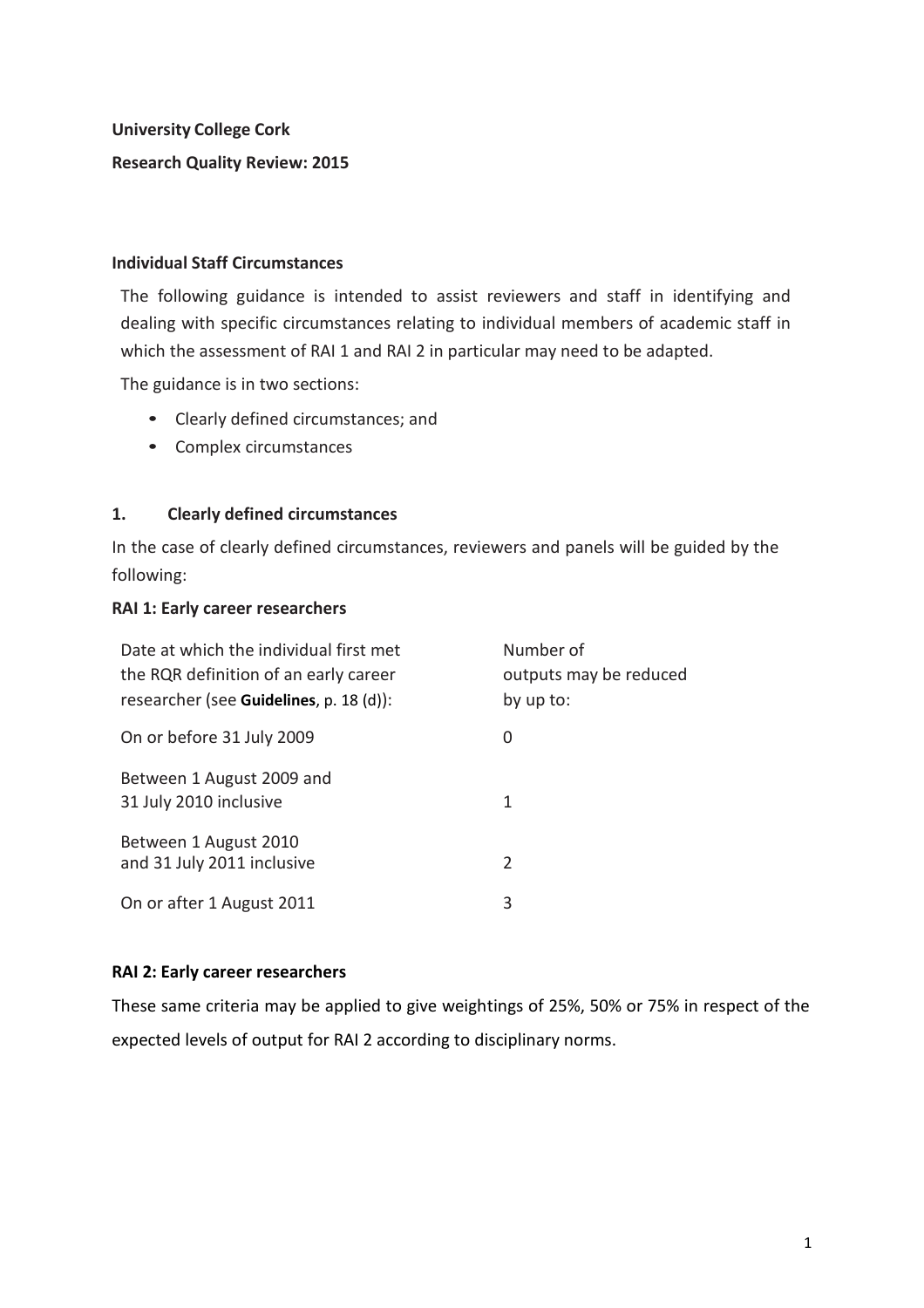**RAI** 1: Part-time working, secondments or career breaks outside of the higher education **sector, and in which the individual did not undertake academic research**

| Total months absent between    | Numbers of             |
|--------------------------------|------------------------|
| 1 January 2008 and 31 December | outputs may be reduced |
| 2014 due to working part-time, | by up to:              |
| secondment or career break:    |                        |
| $0 - 11.99$                    | 0                      |
| 12-27.99                       | 1                      |
| 28-45.99                       | $\mathcal{P}$          |
| 46 or more                     | 3                      |

# **RAI** 2: Part-time working, secondments or career breaks outside of the higher education **sector, and in which the individual did not undertake academic research**

These same criteria may be applied to give weightings of 25%, 50% or 75% in respect of the expected levels of output for RAI 2 according to disciplinary norms.

## **RAI 1: Qualifying periods of maternity, paternity or adoption leave**

Individuals may reduce the number of outputs by one, for each discrete period of:

- a. Statutory maternity leave or statutory adoption leave taken substantially during the period 1 January 2008 to 31 December 2014, regardless of the length of the leave.
- b. Additional paternity or adoption leave lasting for four months or more, taken substantially during the period 1 January 2008 to 31 December 2014.

### **RAI 2: Qualifying periods of maternity, paternity or adoption leave**

These same criteria may be applied to give weightings of 25%, 50% or 75% in respect of the expected levels of output for RAI 2 according to disciplinary norms.

### **Combining clearly defined circumstances**

Where individuals have had a combination of circumstances with clearly defined reductions in outputs, these may be accumulated up to a maximum reduction of three outputs in respect of RAI 1, with comparable adjustments for RAI 2. For each circumstance, the relevant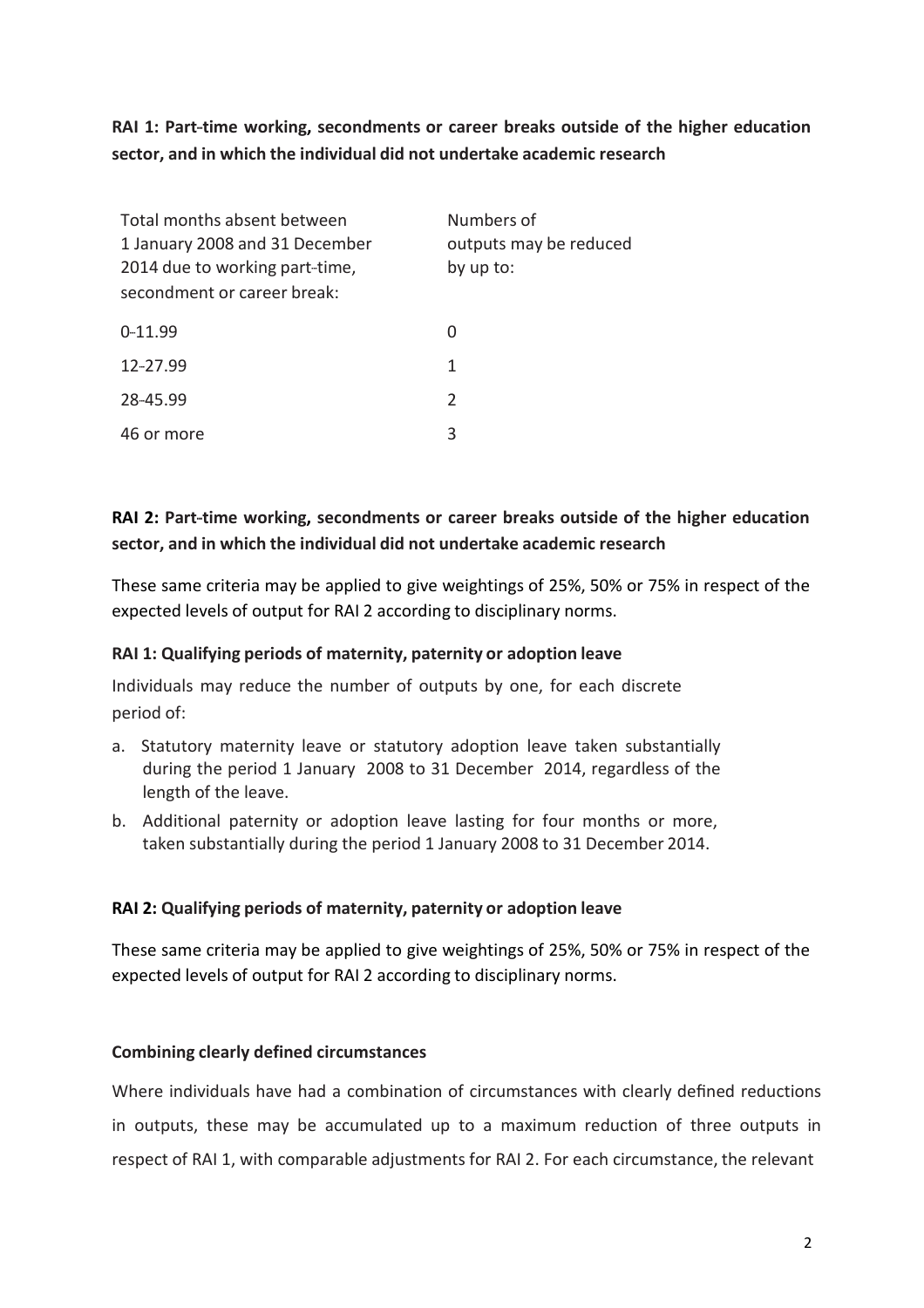reduction should be applied and added together to calculate the total maximum reduction.

Where Table 1 is combined with Table 2, the period of time since 1 January 2008 up until the individual met the definition of an early career researcher should be calculated in months, and Table 2 should be applied.

When combining circumstances, only one circumstance should be taken into account for any period of time during which they took place simultaneously. (For example, an individual worked part-time throughout the assessment period and first met the definition of an early career researcher on 1 September 2009. In this case the number of months 'absent' due to part-time working should be calculated from 1 September 2009 onwards, and combined with the reduction due to qualifying as an early career researcher, as indicated above.)

Where an individual has a combination of circumstances with a clearly defined reduction in outputs **and** complex circumstances, the institution should submit these collectively as 'complex' so that a single judgement can be made about the appropriate reduction in outputs, taking into account all the circumstances.

NB: clearly defined circumstances will be dealt with by the relevant panel(s) in the light of this guidance.

#### **2. Complex circumstances**

Complex circumstances which do not fall into the above categories must be submitted to the RQR Steering Committee in order that an institutional recommendation might be made to the relevant panel. Such submissions will be strictly confidential. However, the Steering Committee will, where necessary, consult with Human Resources and/or the Office of Corporate and Legal Affairs to ensure that decisions do not contravene Data Protection or other provisions.

The institutional recommendation will be provided to the relevant panel(s) for their consideration. All panel members have signed confidentiality clauses and will be